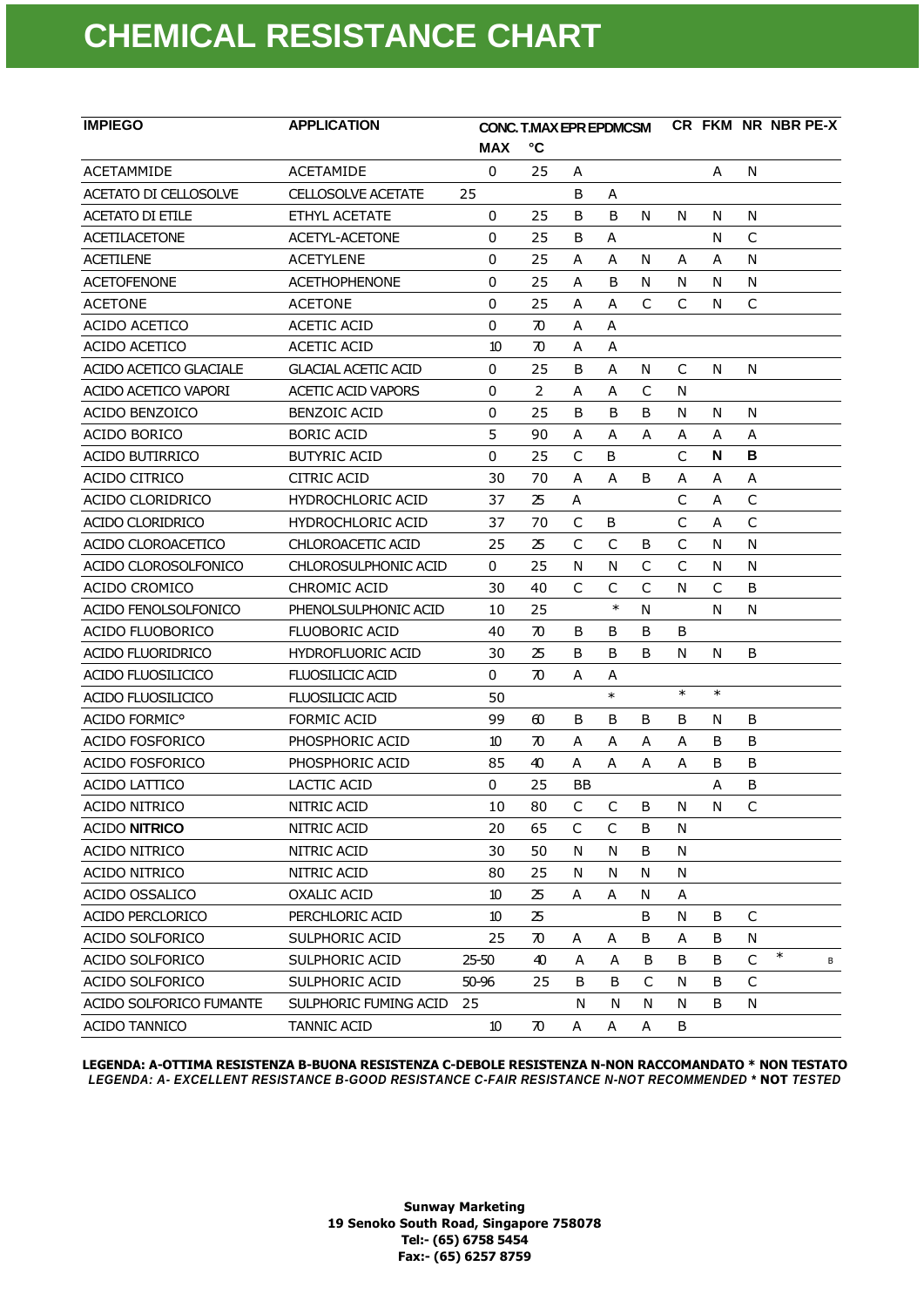| <b>IMPIEGO</b>               | <b>APPLICATION</b>       | <b>CONC. T.MAX EPR EPDM CSM</b> | <b>CR</b> |    |           | FKM NR NBR PE-X |              |                           |              |              |        |
|------------------------------|--------------------------|---------------------------------|-----------|----|-----------|-----------------|--------------|---------------------------|--------------|--------------|--------|
|                              |                          | <b>MAX</b>                      | °C        |    |           |                 |              |                           |              |              |        |
| <b>ACIDO TARTARICO</b>       | <b>TARTARIC ACID</b>     | 20                              | 70        | ВB |           | A               | B            |                           | Α            |              |        |
| <b>ACQUA</b>                 | <b>WATER</b>             |                                 |           | A  | A         |                 |              |                           | A            |              |        |
| ACQUA DI CLORO               | <b>CHLORINE WATER</b>    | 3                               | 25        | A  | A         | А               | N            | Α                         | N            |              |        |
| ACQUA DI MARE                | <b>SEA WATER</b>         |                                 | 25        | A  | Α         | А               | А            | A                         | А            |              |        |
| ACQUA OSSIGENATA             | <b>HYDROGEN PEROXIDE</b> | 10                              | 25        | A  | Α         | $\mathsf{C}$    | N            | A                         | N            |              |        |
| ACQUA OSSIGENATA             | HYDROGEN PEROXIDE        | >10                             | 25        | A  | A         | ΝN              |              | AC                        |              |              |        |
| ACQUA RAGIA SINTETICA        | <b>TURPENTINE</b>        |                                 | 25        |    |           | <b>NB</b>       |              | AB                        |              |              |        |
| ALCOOL ALLILICO              | ALLYL ALCOHOL            |                                 | 25        | A  | A         |                 |              |                           |              |              | B      |
| ALCOOL AMILICO               | AMYL ALCOHOL             |                                 | 25        | Α  | А         | А               | А            | Α                         | N            |              |        |
| ALCOOL BENZILICO             | BENZYL ALCOHOL           |                                 | 25        | N  | N         | B               | B            | AN                        |              |              |        |
| ALCOOL BUTILICO              | <b>BUTYL ALCOHOL</b>     | $\overline{\phantom{a}}$        | 25        | A  | Α         | A               | А            | Α                         | N            | $\ast$       | В      |
| ALCOOL ETILICO               | ETHYL ALCOHOL            | $\qquad \qquad \blacksquare$    | 25        | Α  | Α         | A               | A            | B                         | N            | $\ast$       | В      |
| ALCOOL ME-RICO               | METHYL ALCOHOL           |                                 | 25        | A  | A         | Α               | A            | <b>NN</b>                 |              | $\ast$       | $\ast$ |
| ALCOOL PROPILICO             | PROPYL ALCOHOL           | $\qquad \qquad \blacksquare$    | 25        | A  | Α         | А               | А            | C                         | N            |              | B      |
| ALDEIDE ACETICA              | <b>ACETALDEHYDE</b>      | $\overline{\phantom{a}}$        | 25        | B  | B         | $\ast$          | $\mathsf{C}$ | N                         | N            |              | B      |
| ALDEIDE BENZOICA             | <b>BENZALDEHYDE</b>      |                                 | 25        | B  | B         | N               |              | N                         | N            |              | B      |
| ALDEIDE BUTIRRICA            | <b>BUTYRALDEHYDE</b>     | $\overline{\phantom{m}}$        | 25        | B  | B         | N               | C            | N                         | N            |              | B      |
| <b>ALDEIDE FORMICA</b>       | <b>FORMALDEHYDE</b>      | 30                              | 25        |    | <b>BB</b> | AB              |              | AN                        |              |              |        |
| AMMONIACA ANIDRA             | <b>ANHYDROUS AMMONIA</b> |                                 | 25        | A  | A B       |                 | A            | $\ast$                    | Α            |              | B      |
| AMMONIACA GAS                | AMMONIA GAS              |                                 | 65        | B  | В         | В               | B            | N                         | A            |              |        |
| AMMONIACA LIQUIDA            | LIQUID AMMONIA           |                                 | 65        | A  | Α         | В               | A            | СB                        |              |              |        |
| ANIDRIDE ACETICA             | <b>ACETIC ANHYDRIDE</b>  |                                 | 25        | B  | B         | B               | B            | N                         | $\mathsf{C}$ |              |        |
| <b>ASFALTO</b>               | <b>ASPHALT</b>           |                                 |           |    |           |                 |              |                           |              | B            | N      |
| <b>ASFALTO</b>               | <b>ASPHALT</b>           | <65                             |           |    |           |                 |              |                           |              | B            | N      |
| <b>BENZOLO</b>               | <b>BENZENE</b>           |                                 | 25        | N  | N         | B               | N            | A                         | A            | $\mathsf{C}$ | B      |
| <b>BICROMATO DI POTASSIO</b> | POTASSIUM BICHROMATE     | 20                              | 70        | A  |           | <b>ACC</b>      |              | Α                         | A            |              |        |
| <b>BITUME</b>                | <b>ASPHALT</b>           |                                 | 80        | N  | N         | N               | B            | $\boldsymbol{\mathsf{A}}$ | N            | B            | N      |
| <b>BITUME</b>                | <b>ASPHALT</b>           |                                 | 135       | N  | N         | N               | $\ast$       | B                         | N            | B            | N      |
| <b>BROMO</b>                 | <b>BROMINE</b>           |                                 | 25        | B  | B         | N               | N            | Ε                         | N            |              |        |
| <b>BUTANO</b>                | <b>BUTANE</b>            |                                 | 25        |    | <b>NN</b> | А               | Α            | A                         | N            | A            | B      |
| <b>BUTILACETATE</b>          | <b>BUTYL ACETATE</b>     | 0                               | 25        | B  | В         | N               | N            | N                         | N            |              |        |
| <b>BUTILAMMIDE</b>           | BUTYLAMINE (ALL ISOMER)  |                                 | 25        | В  | В         |                 |              |                           |              |              |        |
| <b>BUTILCELLOSOLVE</b>       | <b>BUTYL CELLOSOLVE</b>  |                                 | 25        | Α  | А         | N               | B            | N                         | N            |              |        |
| <b>BUTILETERE</b>            | N-BUTYL ETHER            |                                 | 25        | A  | Α         | $\ast$          | $\ast$       | $\ast$                    | C            |              |        |
| CARBONATO DI BARIO           | <b>BARIUM CARBONATE</b>  |                                 | 25        | А  | Α         | $\ast$          | $\ast$       | $\ast$                    | Α            |              |        |
| <b>CICLOESANO</b>            | <b>CYCLOHEXANE</b>       |                                 | 25        | N  | N         | N               | B            | C                         | C            | AB           |        |
| CICLOESANOLO                 | <b>CYCLOHEXANOL</b>      |                                 | 25        | В  | В         | N               | B            | B                         | B            |              |        |
| CICLOESANONE                 | <b>CYCLOHEXANONE</b>     |                                 | 25        | B  | В         | N               | N            |                           |              |              |        |
| <b>CLORO SECCO</b>           | CHLORINE DRY             |                                 | 25        | Α  | A         | N               | B            | B                         | B            |              |        |
| <b>CLOROBENZENE</b>          | <b>CHLOROBENZENE</b>     |                                 | 25        | N  | N         | N               | N            | AN                        |              |              |        |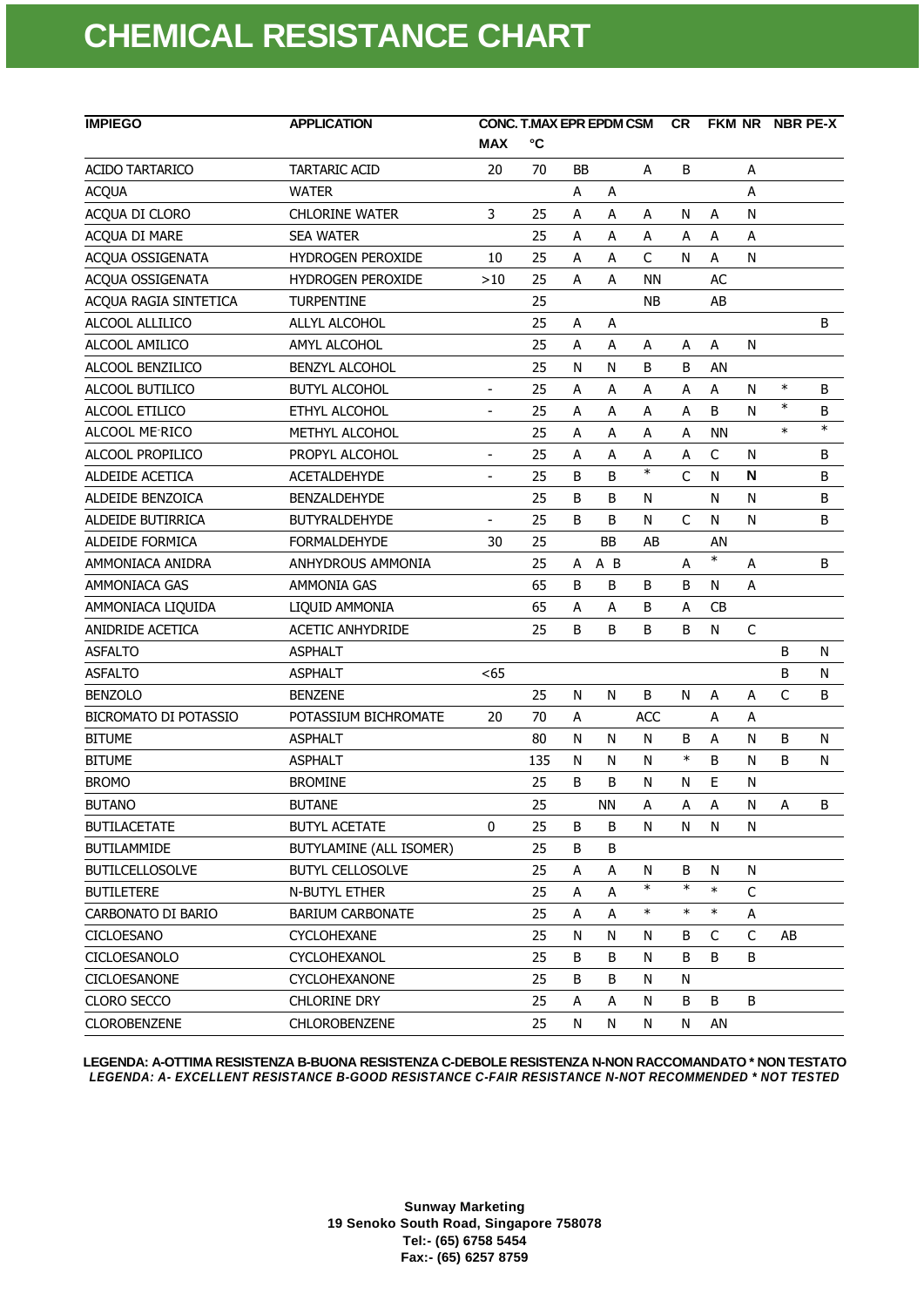| <b>IMPIEGO</b>            | <b>APPLICATION</b>      |                          | <b>CONC. T.MAX EPR EPDMCSM</b> |                             | CR FKM NR NBR PE-X |        |                           |                           |           |        |         |
|---------------------------|-------------------------|--------------------------|--------------------------------|-----------------------------|--------------------|--------|---------------------------|---------------------------|-----------|--------|---------|
|                           |                         | <b>MAX</b>               | °C                             |                             |                    |        |                           |                           |           |        |         |
| <b>CLOROFENOLO</b>        | <b>CHLOROPHENOL</b>     |                          | 25                             | C                           | C                  | N      |                           | B                         | N         |        |         |
| <b>CLOROFORMIO</b>        | <b>CHLOROFORM</b>       |                          | 25                             | N                           | N                  | N      | N                         | B                         | N         |        |         |
| <b>CLORONITROBENZENE</b>  | O-CHLORONITROBENZENE    |                          | 25                             |                             |                    |        |                           | B                         | X         |        |         |
| <b>CLOROTOLUENE</b>       | <b>CHLOROTOLUENE</b>    |                          | 25                             | N                           | N                  | N      |                           |                           |           |        |         |
| CLORURO DI ALLUMINIO      | ALLUMINIUM CHLORIDE     |                          | 25                             | A                           | A                  |        |                           |                           | A         |        | B       |
| CLORURO DI BARIO          | <b>BARIUM CHLORIDE</b>  | $\overline{\phantom{a}}$ | 25                             | A                           | A                  | $\ast$ |                           |                           | A         |        | B       |
| <b>CLORURO DI BENZENE</b> | <b>BENZIL CHLORIDE</b>  | $\blacksquare$           | 25                             | $\boldsymbol{\prime\prime}$ |                    | $\ast$ |                           | А                         |           |        |         |
| <b>CLORURO DI ETILE</b>   | ETHYL CHLORIDE          |                          | 25                             | N                           | N                  | N      | C                         | B                         | N         |        | B       |
| <b>CLORURO DI ETILENE</b> | ETHYLENE CHLORIDE       | $\overline{\phantom{a}}$ | 25                             | N                           | N                  | N      | N                         | B                         | N         |        | B       |
| CLORURO DI MAGNESIO       | MAGNESIUM CHLORIDE      | 30                       | 25                             | A                           | A                  | $\ast$ | $\ast$                    |                           | A         |        | B       |
| CLORURO DI RAME           | <b>COPPER CHLORIDE</b>  |                          | 25                             | A                           | A                  | $\ast$ | $\boldsymbol{\mathsf{u}}$ |                           | A         |        | B       |
| CLORURO DI STAGNO         | TIN CHLORIDE            | 60                       | 70                             | A                           | A                  | А      | А                         | A                         | A         |        | B       |
| <b>DICLOROETANO</b>       | DICHLORO ETHANE         |                          | 25                             |                             |                    | N      |                           | А                         | N         |        | B       |
| <b>DICLOROPROPANO</b>     | DICHLORO PROPANE        |                          | 25                             | A                           | A                  | N      | $\ast$                    | A                         | N         |        |         |
| DIETILAMMINA              | <b>DIETHYLAMINE</b>     |                          | 25                             | C                           | C                  | C      |                           | <b>ANN</b>                |           |        | B       |
| <b>DIETILENGLICOLE</b>    | <b>DIETHYLENEGLYCOL</b> |                          | 70                             | A                           | A                  | A'     | A                         | A                         | B         |        | B       |
| DILUENTE VERNICI NITRO    | NITRE VARNISH THINNERS  |                          | $\mathbf 0$                    | N                           | N                  | N      | N                         | N                         | N         | A      |         |
| <b>DIMETILFORMAMMIDE</b>  | DIMETHIL FURMAMIDE      |                          | 25                             | B                           | B                  |        | B                         | N                         | N         |        |         |
| <b>DIOSSANO</b>           | <b>DIOXANE</b>          |                          | 25                             | B                           | B                  | N.N    |                           | N                         | N         |        |         |
| <b>ESANO</b>              | N-EXANE                 |                          | 25                             | N                           | N                  | B      | В                         | А                         | Α         |        | B       |
| ETERE DI PETROLIO         | PETROLEUM ETHER         |                          | 25                             | N                           | N                  | N      | $\ast$                    | A                         | N         | B      | $\ast$  |
| <b>ETERE ETILICO</b>      | ETHYL ETHER             |                          | 25                             | C                           | A                  | N      | N                         | N                         | Ν         |        |         |
| ETILAMMINA                | <b>ETHYLAMINE</b>       |                          | 25                             | B                           | $\mathsf{C}$       | C      |                           | $\ast$                    | N         | $\ast$ | B       |
| <b>FENOLO</b>             | PHENOL                  |                          | 50                             | Α                           | А                  | ΝN     |                           | B                         | N         |        |         |
| FREON 11                  | FREON 11                |                          |                                | $\ast$                      | $\ast$             |        | В                         |                           | $\ast$    | A      | B       |
| FREON 112                 | FREON 112               |                          |                                | $\ast$                      |                    |        | В                         |                           |           | А      | B       |
| FREON 113                 | FREON 113               |                          |                                | $\ast$                      |                    |        | B                         |                           |           | A      | B       |
| FREON 114                 | FREON 114               | $\overline{a}$           | 25                             | $\ast$                      | B                  |        | А                         | $\boldsymbol{\mathsf{u}}$ | N         | A      | B       |
| FREON 12                  | FREON 12                | $\overline{\phantom{a}}$ | 25                             | N                           | N                  | N      | А                         | B                         | Ν         | B      | B       |
| FREON 13                  | FREON 13                |                          | 25                             | $\ast$                      |                    |        | A                         | $\ast$                    | ${\sf N}$ | B      | $\sf B$ |
| FREON 21                  | FREON 21                |                          |                                | $\ast$                      | $\ast$             | $\ast$ |                           | $\ast$                    | A         |        | B       |
| FREON 22                  | FREON 22                | $\overline{\phantom{a}}$ | 25                             | C                           | N                  | N      |                           | N                         | N         |        | B       |
| <b>FTALATO DI ETILE</b>   | <b>ETHYLPHTALATE</b>    |                          | 25                             | B                           | B                  | N      |                           | C                         | A         | $\ast$ | B       |
| <b>GLICERINA</b>          | <b>GLYCERINE</b>        |                          | 25                             | Α                           | А                  | Α      | А                         | Α                         | Α         | $\ast$ | B       |
| <b>GLICOLE</b>            | <b>GLYCOL</b>           |                          |                                |                             | A                  |        | А                         | $\ast$                    | Α         |        | B       |
| <b>GLICOLE ETILENICO</b>  | ETHYLENE GLYCOL         |                          | 70                             | А                           | Α                  | A      | А                         | A                         | А         |        | B       |
| <b>IDRATO DI AMMONIO</b>  | AMMONIUM HYDROXIDE      |                          | 70                             | А                           | Α                  | Α      | А                         | $\mathsf C$               | A         |        |         |
| <b>IDRATO DI CALCIO</b>   | CALCIUM HYDROXIDE       |                          | 25                             | А                           | А                  | Α      | А                         | C                         | Α         |        |         |
| <b>IDRATO DI POTASSIO</b> | POTASSIUM HYDROXIDE     | 50                       | 70                             | Α                           | Α                  | Α      | А                         | C                         | A         |        |         |
| <b>IDRATO SODICO</b>      | SODIUM HYDROXIDE        | 50                       | 70                             | А                           | А                  | B      | А                         | B                         | B         |        |         |